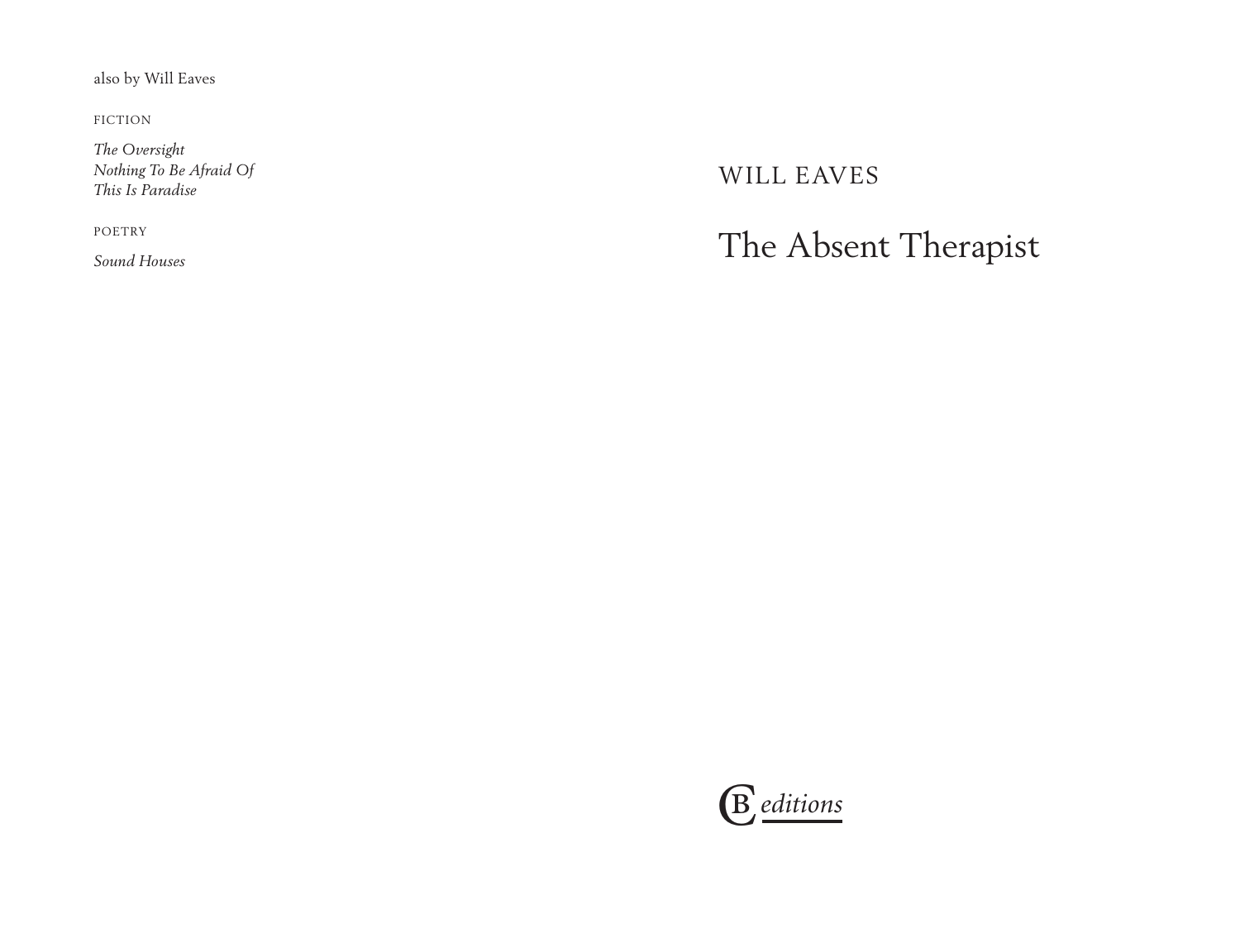## ACKNOWLEDGEMENTS

The author would like to thank the editors of *The Warwick Review*, *Yale Review* and the *Picador Book of 40*, in whose pages earlier versions of 'The Absent Therapist', 'Where Do You Get Your Tired Ears From?' and 'We Are Prey' first appeared.

There are, it may be, so many kinds of voices in the world, and none of them is without signification.

– 1 Corinthians 14:10

First published in 2014 by CB editions 146 Percy Road London W12 9QL www.cbeditions.com

All rights reserved

© Will Eaves, 2014

The right of Will Eaves to be identified as author of this work has been asserted in accordance with the Copyright, Designs and Patents Act, 1988

Printed in England by Blissetts, London W3 8DH

ISBN 978–1–909585–00–3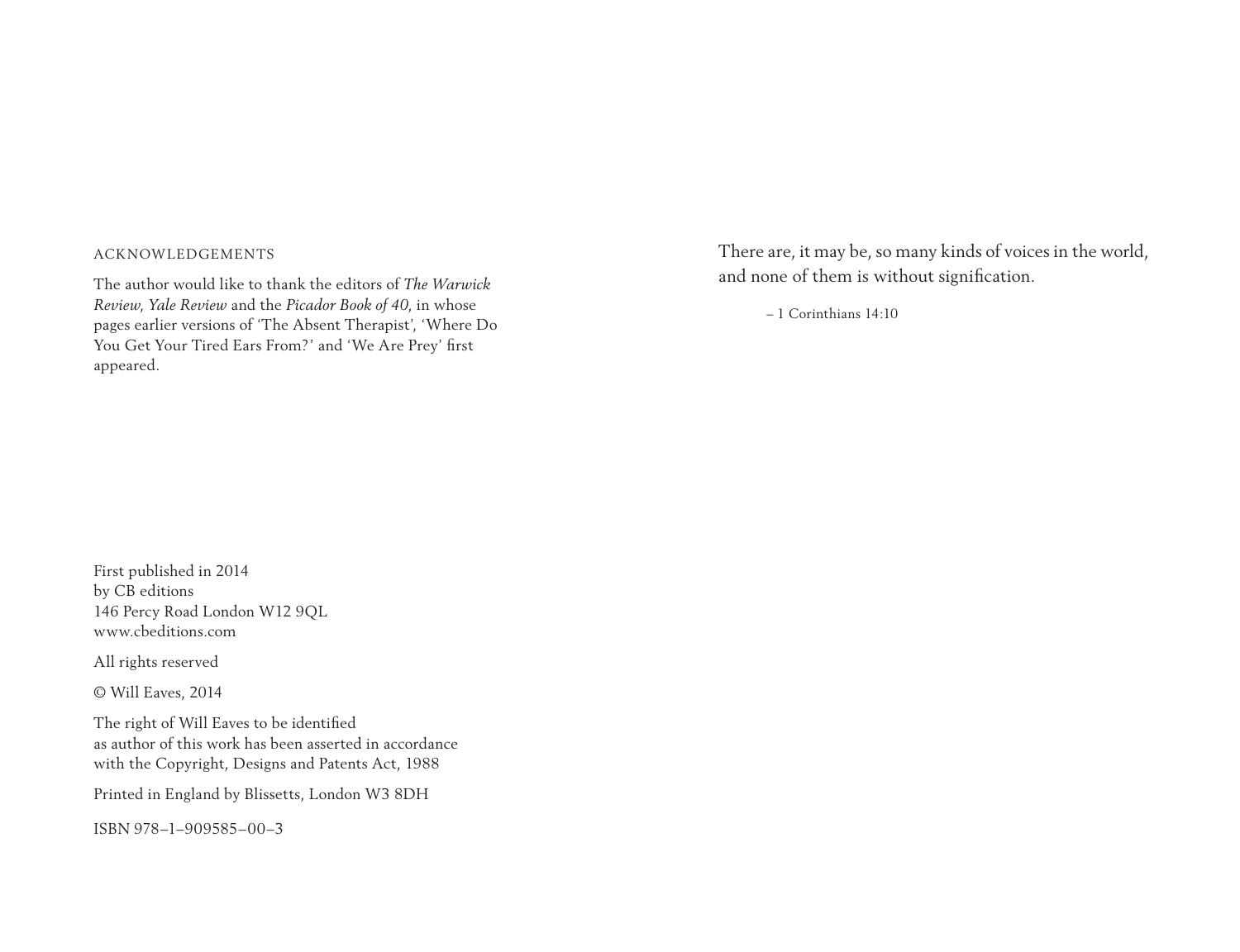I The Absent Therapist 1 Where Do You Get Your Tired Ears From? 33 II We Are Prey 51 III IV Radio Traffic 71 V A Start in Life 91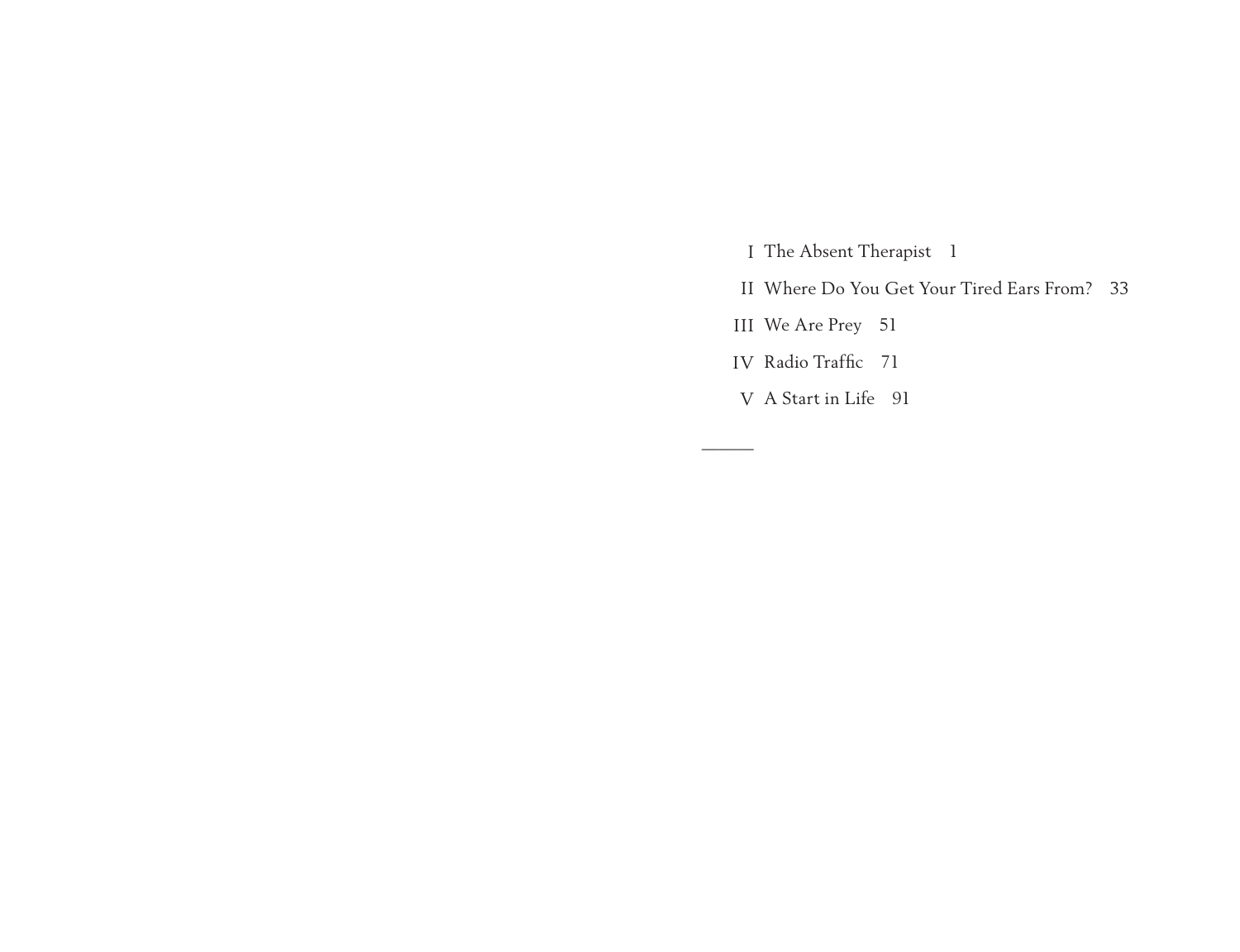**I The Absent Therapist**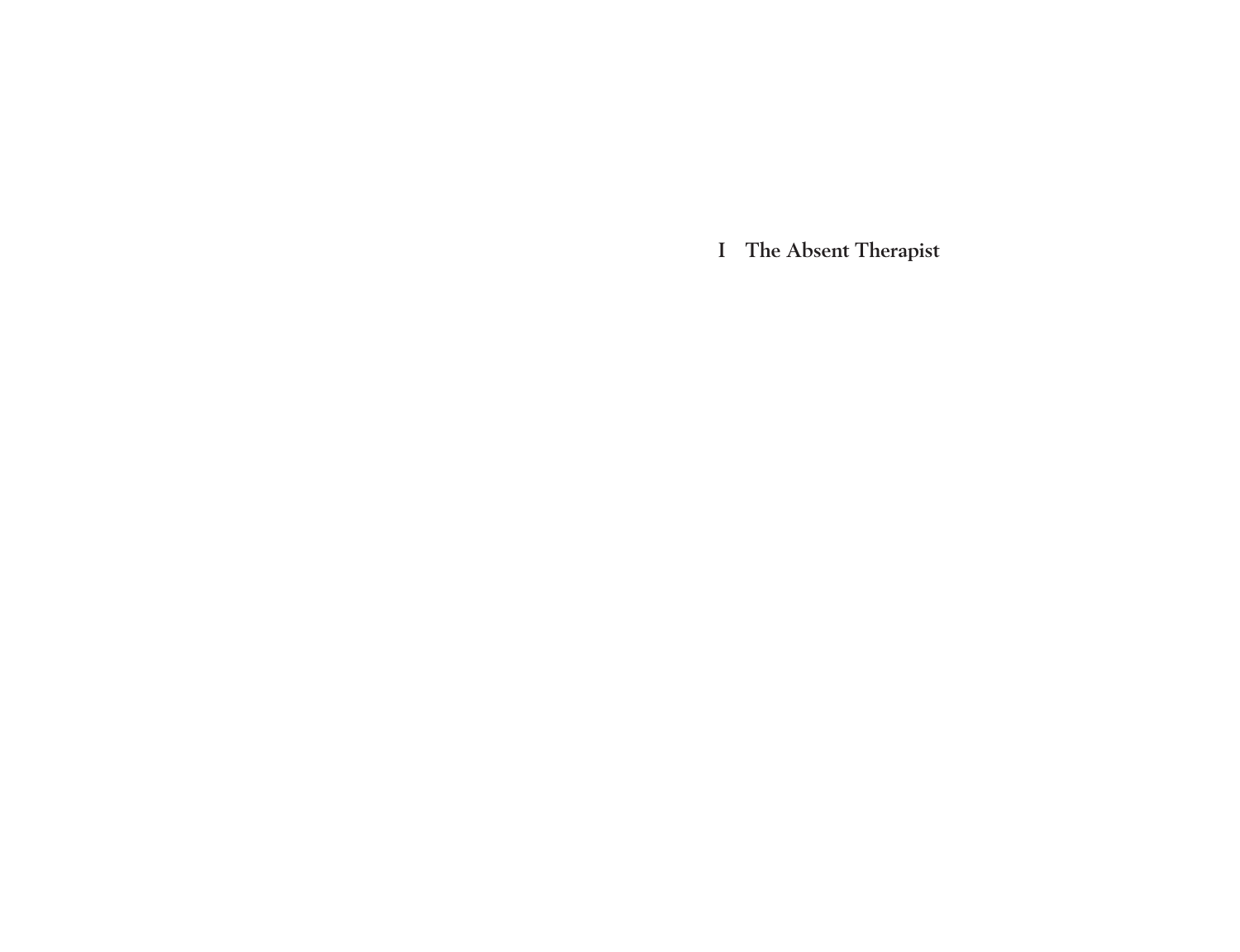I had a last look round for the key and then took it to Fortress, who were closed, of course. After that I decided to have a go with my penknife and jemmied it open in about ten seconds. And, as I suspected, it contained my birth certificate but not the photos I'd been kidding myself I hadn't lost. On the other hand, I did find my Whippet Club Centenary badge (1899–1999) and the programme from Hemel Hempstead, where Whisper won the Burger Bar stakes at 8.47 p.m. Whisper's full name was Whispering Softly and, oh, she was a headstrong animal, never came when you called, which I didn't all that much. You couldn't go round shouting WHISPER! WHISPER!, could you? The comments said, 'EP Ran on Well', EP for 'Early Pace'. She was up against Marlow Dusty, Jimmy the Hoover, Little Minnie, Louisiana Venture, and Rye. She'd had just that one race before, a four-dog trial with the early pace, and Dad was so pleased when she won. Whisper was more his dog than mine. I only bred a single litter, but I got Bacardi Breeze out of it and she was a runner-up in the East Anglia Whippet Coursing Club Trials in 2002. That earned her a rosette and a two-line write-up in *Dog World*, which also went in the box. Bacardi Breeze wasn't her real name and I've been worrying over and over about what it was. Dad would remember, that's for sure.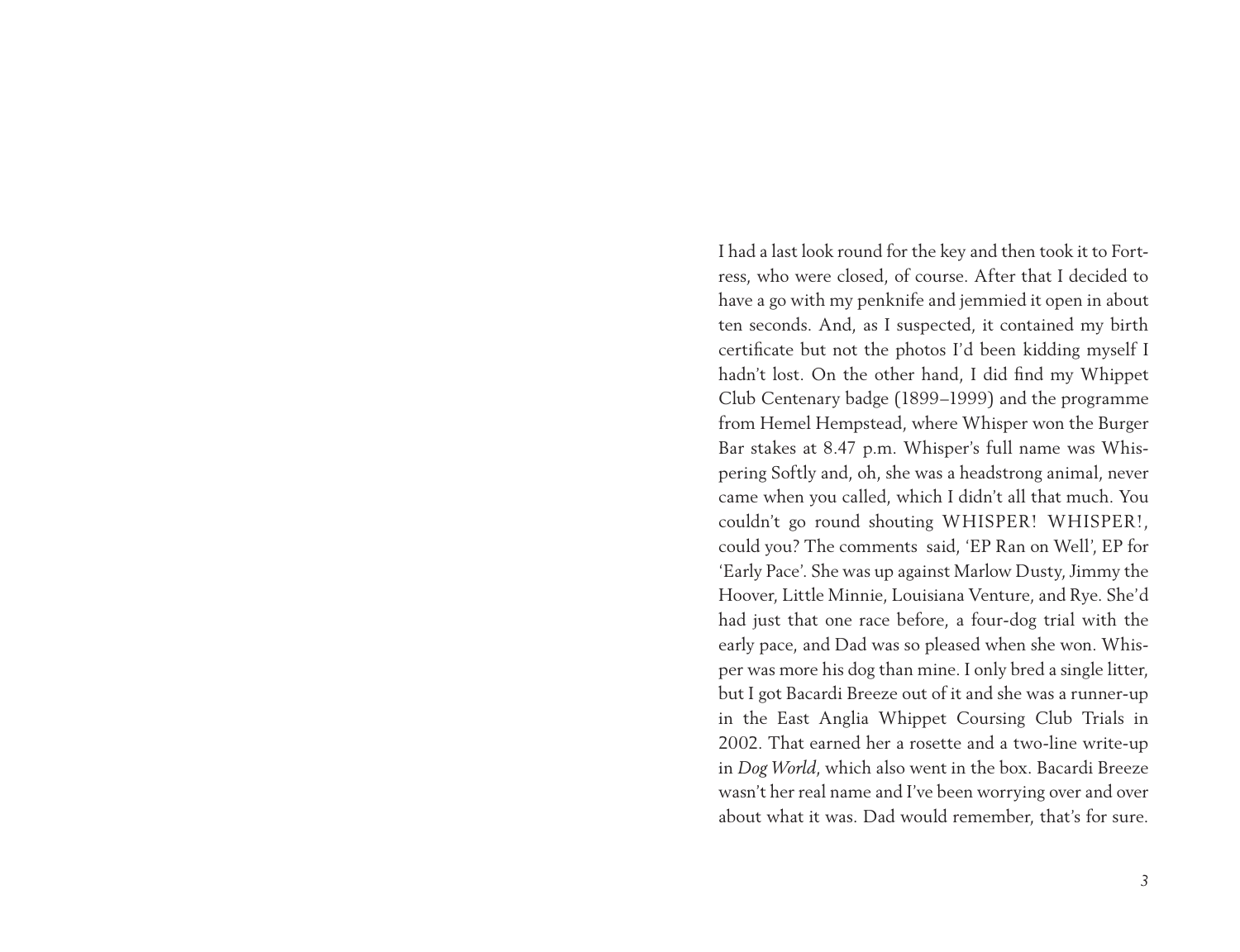It might have been Misty. Maybe it was. Misty bolted from the house one morning and came back an hour later with a bow-tie round her neck. Where she got it from we never knew. She kept that tie on for months.

He wrote back without giving his number. He said he had to be discreet as he was well known in the Perth area, but if I could place an ad in the *Mail* for a green lounge suite with my number attached he would ring it, the idea being that no one in their right minds would want a green lounge suite so the only person answering would be him. It did seem a little complicated, even to my innocent mind, but then I thought, perhaps he's famous? Perhaps it's Jason Donovan! And I began to get excited. So I placed the ad and of course it turned out that several boho couples who were refurbishing apartments on Crown Promenade felt that a green lounge suite would be just the ticket, and I had to disappoint them all. 'I'm sorry. It's just gone.' Some of them were suspicious. How come I'd sold it so quickly? How many other people in Perth wanted a green lounge suite? Then Peter rang and said 'You've been on the phone a while' and I said, 'What is it you do, anyway?' He said, 'I'll tell you when we meet', and we arranged, finally, to meet at the station café. He would be wearing a suit and tie and reading the *Mail*. How would he recognise me? I, too, would be in a suit. 'What colour?' he asked, and I said 'green', thinking he'd appreciate the joke, and he put the phone down.

Owen has the kind of lack of self-awareness that makes you think it must be a dare, him seeing what he can get away with before someone says, 'Are you, or have you recently gone, totally mad?' I like him, but he needs his whole mental world completely realigned. He was telling the office the other day – well, speaking on the phone, but shouting, shouting, *shouting* with the door open so we could all hear – how French people mistake him for a native because of his amazing accent. Trying to make it sound as if he was being modest, you know. 'Oh, I'm not all that fluent. I mean, I get *by* in conversation perfectly well. But the accent fools people because it's really very authentic-sounding, so I'm told. People think I must be French, you see.' And I thought, really? Who are these people, Owen? The relatives of Helen Keller?

I did know the Prince quite well, yes. Well, no, not *that* well. He went out with my friend Rebecca for a while and I think she found it a struggle. She used to come to my room with a bag over her head to avoid the paparazzi. But I was in plays and he was interested in the theatre, and our paths crossed. I remember bumping into him in Sainsbury's, during the Easter vacation. I was up trying to write a dissertation on Webster, and suddenly there we were, he and I, and his bodyguard – Jim – looking grim in front of the digestives. I said to Prince Edward, 'What are you still doing here?', and he said he'd stayed on to write his dissertation as well. 'I can't really do it at home, you know,' he said. 'You know how it is.' And

———

———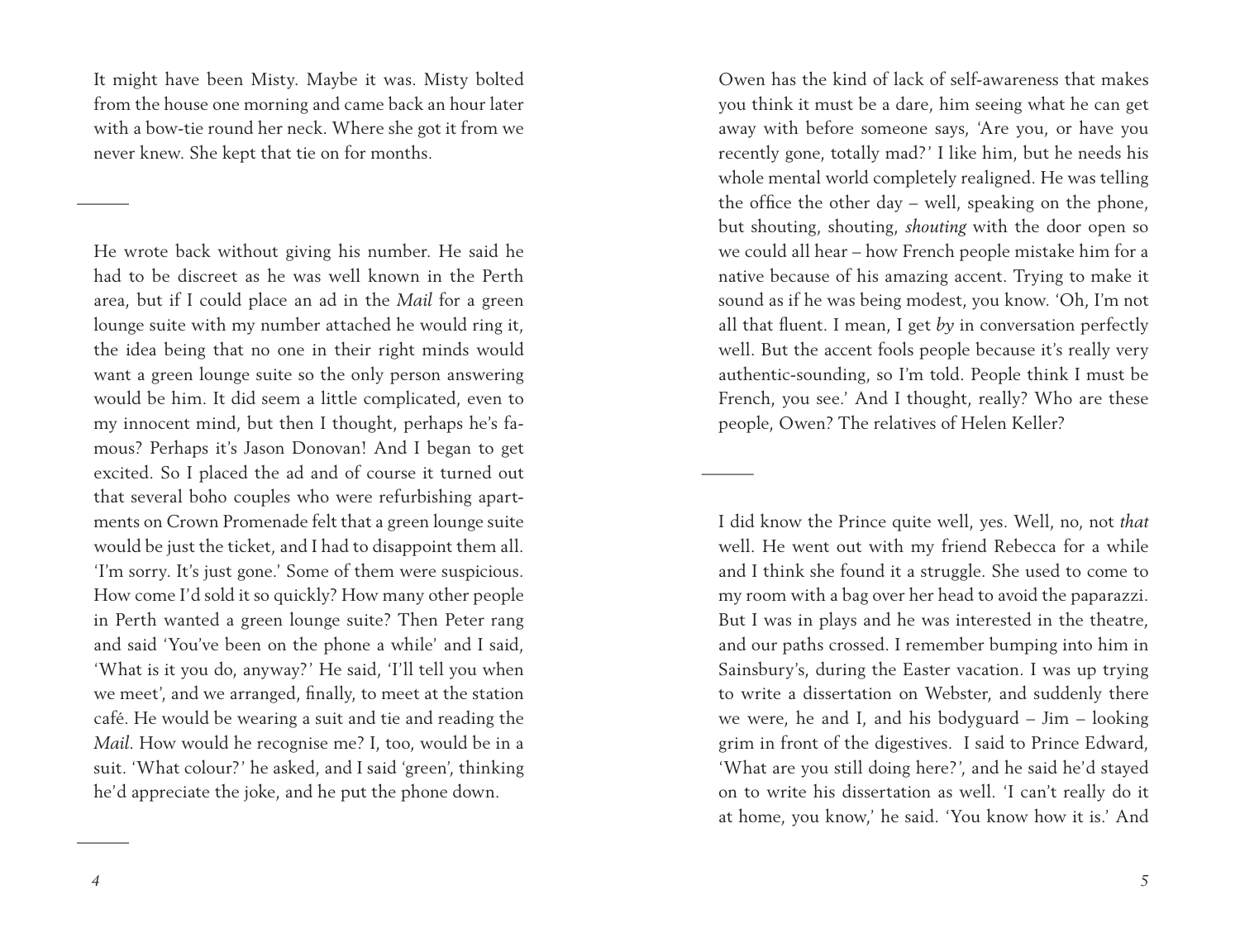I didn't know what to say to that. I mean, I thought of my house, in Harlow, with the small sitting room and my parents and grandmother and my three brothers and my sister, and the box room I still slept in, and the telly on, and no books, and I couldn't say anything. I thought, what? Can't you decide which home to write in? I had an audition two years later, for *Aspects of Love*, when he was 'setting up' his company, and Heaven knows what kind of struggle that must have been, and I said 'hi' from the stage, and he blanked me. *You know how it is*.

Catherine was involved in a car accident last week. Hyde Park Corner, five lanes of traffic. She wasn't in the accident itself. She was a few cars back, but she got out and ran to help, and sat there in the road, holding this lady with massive head injuries, calling for an ambulance. The woman bled to death in her arms. The ambulance and the police arrived and a man said to her, 'Is there someone at home, love?' Nobody offered her a lift or ordered a taxi. And she said she'd be fine – avoiding the question, she said – and she went back to her flat. Her mac and her clothes, her shoes and her hands completely covered with the woman's blood. She was in shock when she rang me and thank God I wasn't at the ruddy PTA. Thank God I was at home when Cathy rang.

Mystery shoppers call around four. They're supposed to be undetectable. You're supposed to think they're legitimate enquiries, but they're always obviously fake, which shows how much management know about what we do, what it's like to field calls all day, if they think their efforts are remotely plausible. That said, most of the real people who *do* ring us are certifiable, and not as dentists, so perhaps it makes no odds. I hadn't had a mystery shopper for some weeks and then the woman with asthma who's just been promoted rings me and says, 'Good morning, I'd like to be a specialist.' And I say, 'But you work in HR.' To which she replies: 'Can you tell me how I'd go about becoming a specialist?' So I ask her whether or not she has any relevant specialist qualifications and she says no. She's beginning to pant. 'Can I still, *hup*, be a specialist?' In my monthly review my manager said that 'clearly not' was a good and helpful answer. The only thing I might have considered adding was, 'Is there anything else I can help you with today?'

———

———

And Lionel was brought up by a tyrannous Uncle, who ended up in a locked ward, so in many ways thank goodness for the Second World War which saved Lionel from his, shall we say, less than promising domestic circumstances. Then after the war he became a GP and taught himself to plumb in his spare time. He fitted the appliances here. Did you smell any gas in the night? I got a whiff when I was passing through to the toilet. It's a kerosene gas fridge and it's burning yellow now. I've been